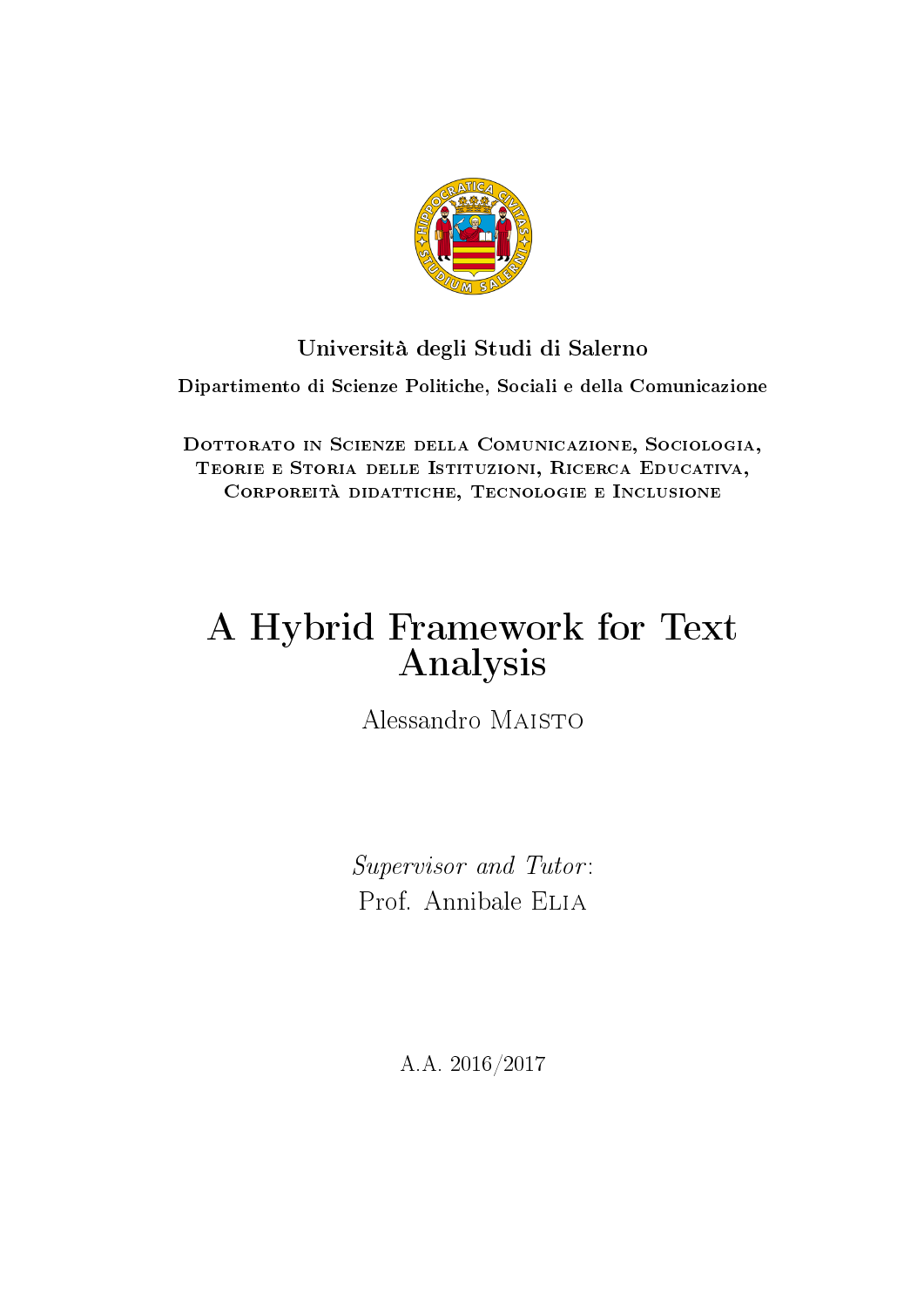## Abstract

In Computational Linguistics there is an essential dichotomy between Linguists and Computer Scientists. The first ones, with a strong knowledge of language structures, have not engineering skills. The second ones, contrariwise, expert in computer and mathematics skills, do not assign values to basic mechanisms and structures of language. Moreover, this discrepancy, especially in the last decades, has increased due to the growth of computational resources and to the gradual computerization of the world; the use of Machine Learning technologies in Artificial Intelligence problems solving, which allows for example the machines to "learn", starting from manually generated examples, has been more and more often used in Computational Linguistics in order to overcome the obstacle represented by language structures and its formal representation.

The dichotomy has resulted in the birth of two main approaches to Computational Linguistics that respectively prefers:

- rule-based methods, that try to imitate the way in which man uses and understands the language, reproducing syntactic structures on which the understanding process is based on, building lexical resources as electronic dictionaries, taxonomies or ontologies;
- statistic-based methods that, conversely, treat language as a group of elements, quantifying words in a mathematical way and trying to extract information without identifying syntactic structures or, in some algorithms, trying to confer to the machine the ability to learn these structures.

One of the main problems is the lack of communication between these two different approaches, due to substantial differences characterizing them: on the one hand there is a strong focus on how language works and on language characteristics, there is a tendency to analytical and manual work. From other hand, engineering perspective finds in language an obstacle, and recognizes in the algorithms the fastest way to overcome this problem.

However, the lack of communication is not only an incompatibility: following Harris, the best way to approach natural language, could result by taking the best of both.

At the moment, there is a large number of open-source tools that perform text analysis and Natural Language Processing. A great part of these tools are based on statistical models and consist on separated modules which could be combined in order to create a pipeline for the processing of the text. Many of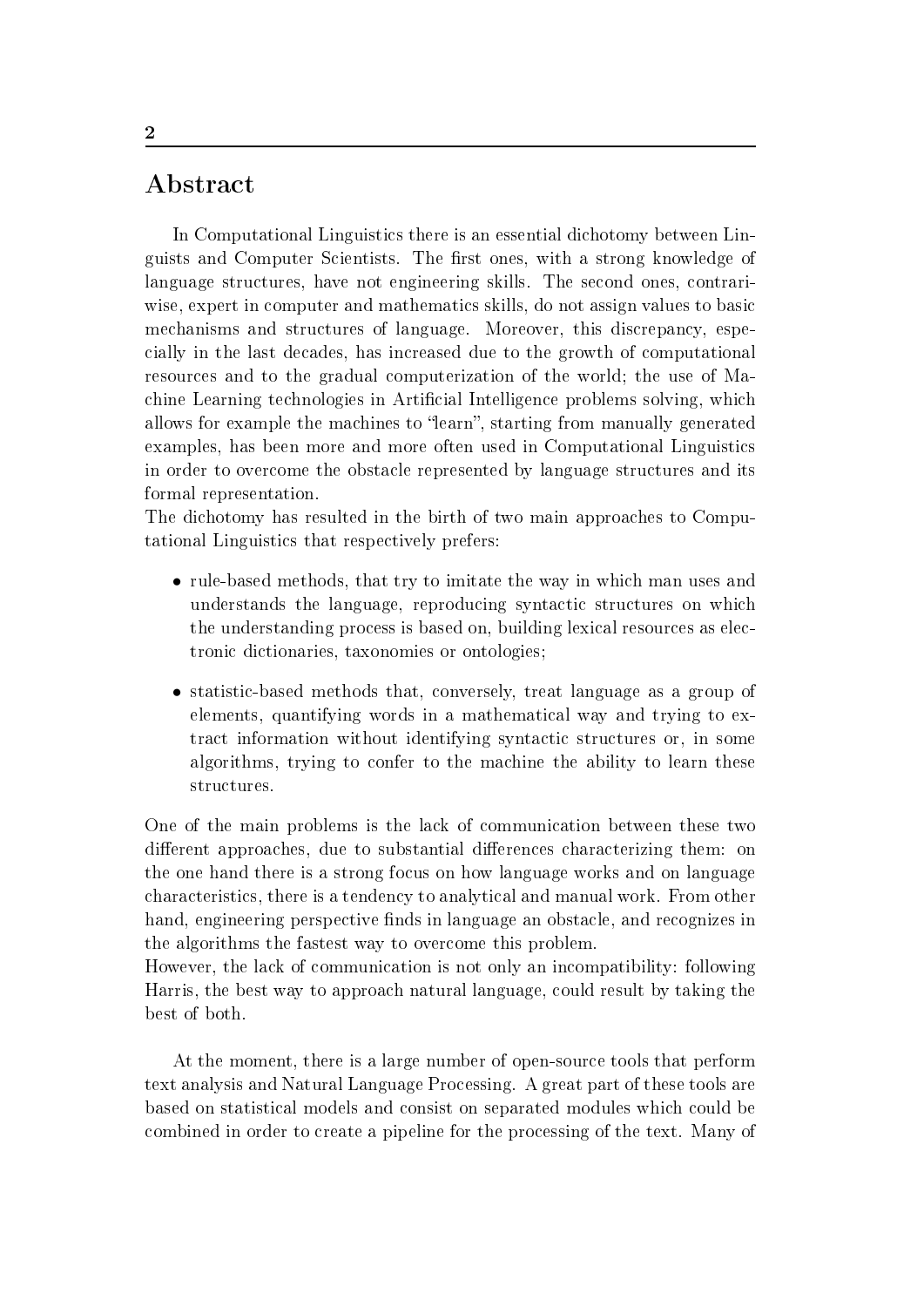these resources consist in code packages which have not a GUI (Graphical User Interface) and they result impossible to use for users without programming skills. Furthermore, the vast majority of these open-source tools support only English language and, when Italian language is included, the performances of the tools decrease signicantly. On the other hand, open source tools for Italian language are very few.

In this work we want to fill this gap by present a new hybrid framework for the analysis of Italian texts. It must not be intended as a commercial tool, but the purpose for which it was built is to help linguists and other scholars to perform rapid text analysis and to produce linguistic data. The framework, that performs both statistical and rule-based analysis, is called LG-Starship. The idea is to built a modular software that includes, in the beginning, the basic algorithms to perform different kind of analysis. Modules will perform the following tasks:

- Preprocessing Module: a module with which it is possible to charge a text, normalize it or delete stop-words. As output, the module presents the list of tokens and letters which compose the texts with respective occurrences count and the processed text.
- Mr. Ling Module: a module with which POS tagging and Lemmatization are performed. The module also returns the table of lemmas with the count of occurrences and the table with the quantification of grammatical tags.
- Statistic Module: with which it is possible to calculate Term Frequency and TF-IDF of tokens or lemmas, extract bi-grams and tri-grams units and export results as tables.
- Semantic Module: which use The Hyperspace Analogue to Language algorithm to calculate semantic similarity between words. The module returns similarity matrices of words per word which can be exported and analyzed.
- Syntactic Module: which analyze syntax structures of a selected sentence and tag the verbs and its arguments with semantic labels.

The objective of the Framework is to build an "all-in-one" platform for NLP which allows any kind of users to perform basic and advanced text analysis. With the purpose of make the Framework accessible to users who have not specific computer science and programming language skills, the modules have been provided with an intuitive GUI.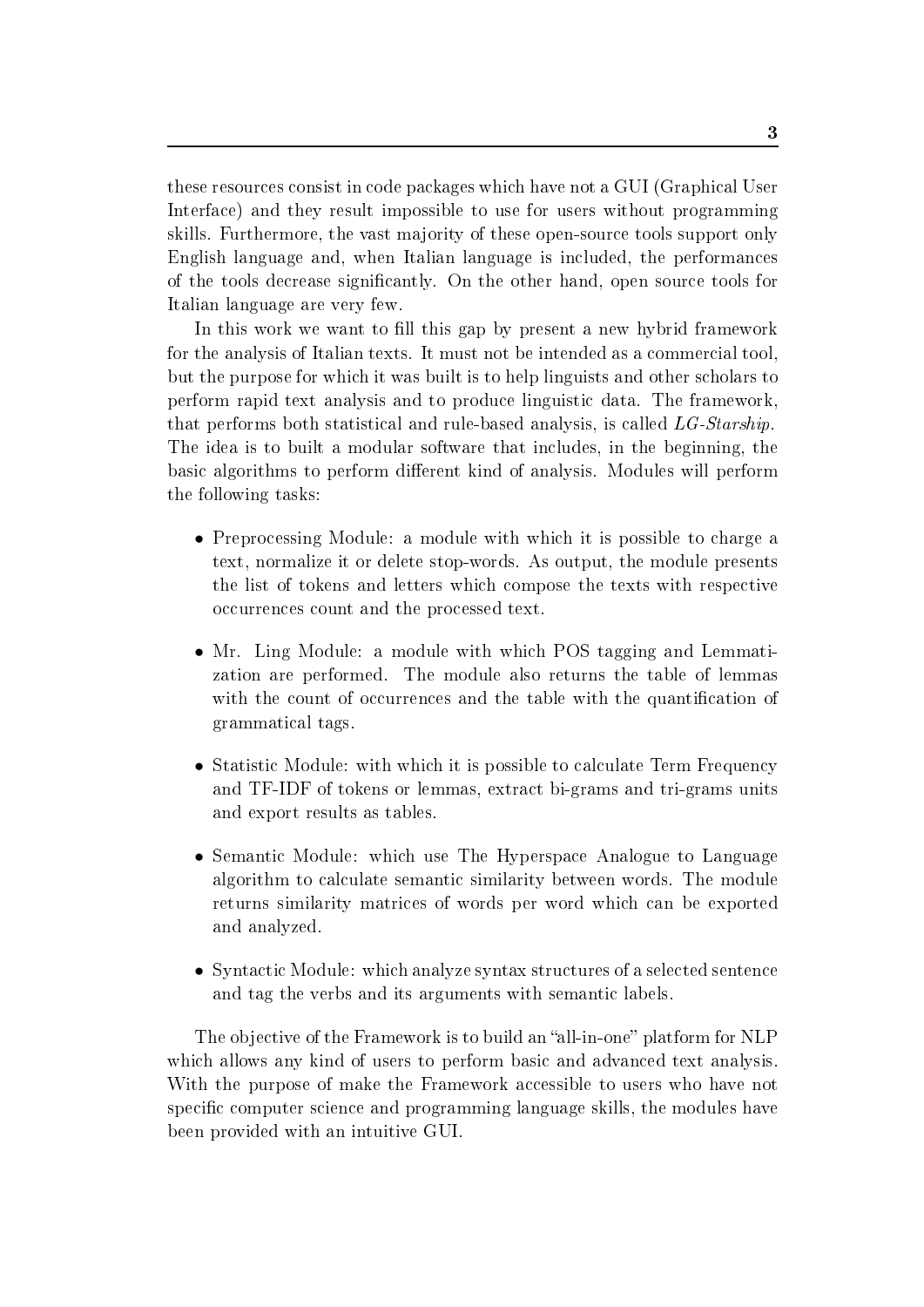The framework can be considered "hybrid" in a double sense: as explained in the previous lines, it uses both statistical and rule/based methods, by relying on standard statistical algorithms or techniques, and, at the same time, on Lexicon-Grammar syntactic theory. In addition, it has been written in both Java and Python programming languages. LG-Starship Framework has a simple Graphic User Interface but will be also released as separated modules which may be included in any NLP pipelines independently.

There are many resources of this kind, but the large majority works for English. There are very few free resources for Italian language and this work tries to cover this need by proposing a tool which can be used both by linguists or other scientist interested in language and text analysis who have no idea about programming languages, as by computer scientists, who can use free modules in their own code or in combination with different NLP algorithms.

The Framework takes the start from a text or corpus written directly by the user or charged from an external resource. The LG-Starship Framework workflow is described in the flowchart shown in fig. [1.](#page-3-0)



Figure 1: Workflow of the LG-Starship Framework.

<span id="page-3-0"></span>The pipeline shows that the Pre-Processing Module is applied on original imported or generated text in order to produce a clean and normalized preprocessed text. This module includes a function for text splitting, a stop-word list and a tokenization method. On the text preprocessed the Statistic Module or the Mr. Ling Module can be applied. The first one, which includes basic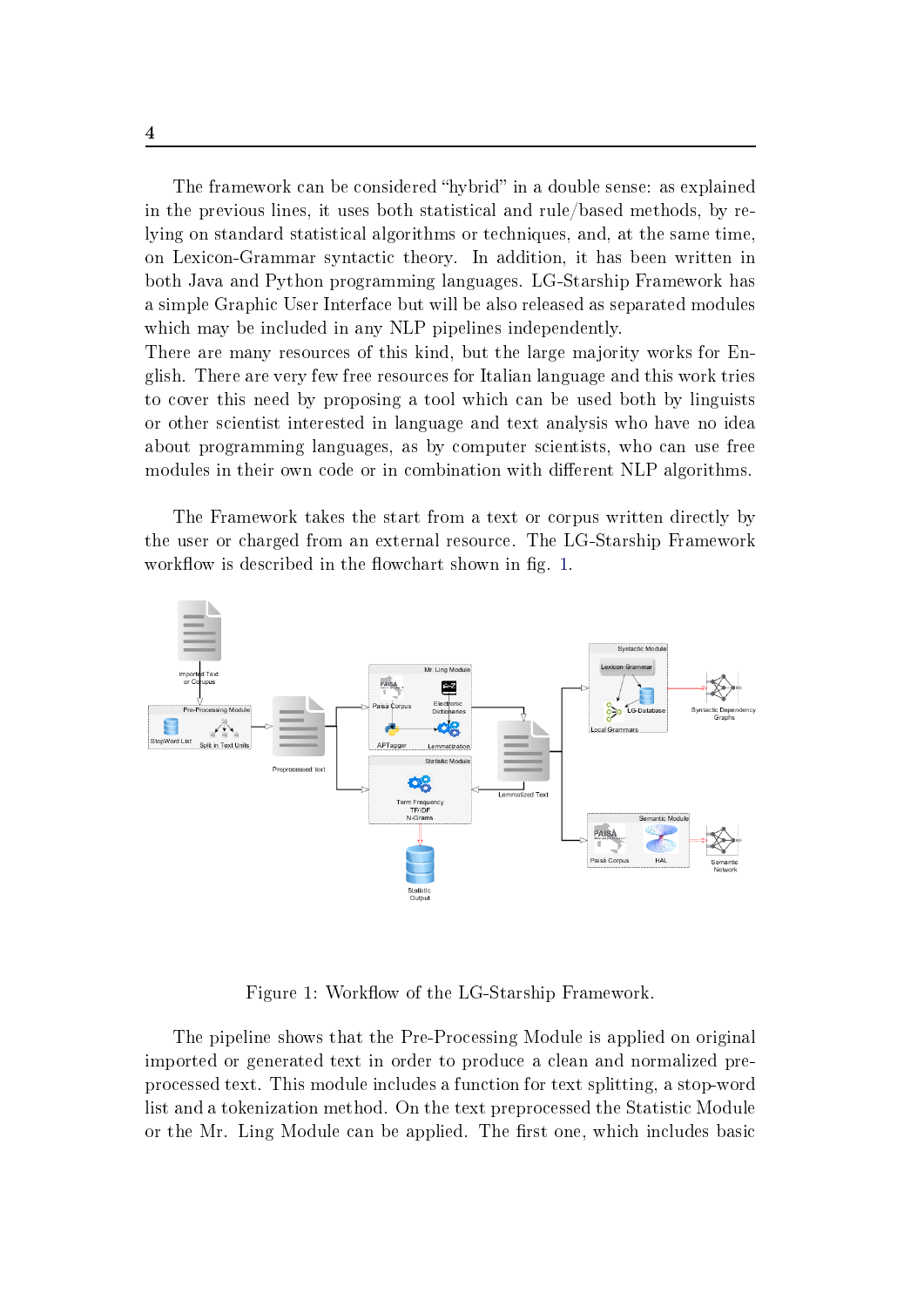<span id="page-4-0"></span>statistics algorithm as Term Frequency, tf-idf and n-grams extraction, produces as output databases of lexical and numerical data which can be used to produce charts or perform more external analysis; the second one, is divided in two main task: a Pos tagger, based on the Averaged Perceptron Tagger [?] and trained on the "Paisà Corpus" [\[Lyding et al.,](#page-6-0) [2014\]](#page-6-0), perform the Part-Of-Speech Tagging and produce an annotated text. A lemmatization method, which relies on a set of electronic dictionaries developed at the University of Salerno [\[Elia,](#page-6-1) [1995,](#page-6-1) [Elia et al.,](#page-6-2) [2010\]](#page-6-2), take as input the Postagged text and produces a new lemmatized version of original text with information about syntactic and semantic properties.

This lemmatized text, which can also be processed with the Statistic Module, serves as input for two deeper level of text analysis carried out by both the Syntactic Module and the Semantic Module.

The first one lays on the Lexicon Grammar Theory [\[Gross,](#page-6-3) [1971,](#page-6-3) [1975\]](#page-6-4) and use a database of Predicate structures in development at the Department of Political, Social and Communication Science. Its objective is to produce a Dependency Graph of the sentences that compose the text.

The Semantic Module uses the Hyperspace Analogue to Language distributional semantics algorithm [\[Lund and Burgess,](#page-6-5) [1996\]](#page-6-5) trained on the Paisà Corpus" to produce a semantic network of the words of the text.

These workflow has been included in two different experiments in which two User Generated Corpora have been involved.

The first experiment represent a statistical study of the language of Rap Music in Italy through the analysis of a great corpus of Rap Song lyrics downloaded from on line databases of user generated lyrics.

The second experiment is a Feature-Based Sentiment Analysis project performed on user product reviews. For this project we integrated a large domain database of linguistic resources for Sentiment Analysis, developed in the past years by the Department of Political, Social and Communication Science of the University of Salerno, which consists of polarized dictionaries of Verbs, Adjectives, Adverbs and Nouns.

These two experiment underline how the linguistic framework can be applied to different level of analysis and to produce both Qualitative data and Quantitative data.

For what concern the obtained results, the Framework, which is only at a Beta Version, obtain discrete results both in terms of processing time that in terms of precision. Nevertheless, the work is far from being considered complete. More algorithms will be added to the Statistic Module and the Syntactic Module will be completed. The GUI will be improved and made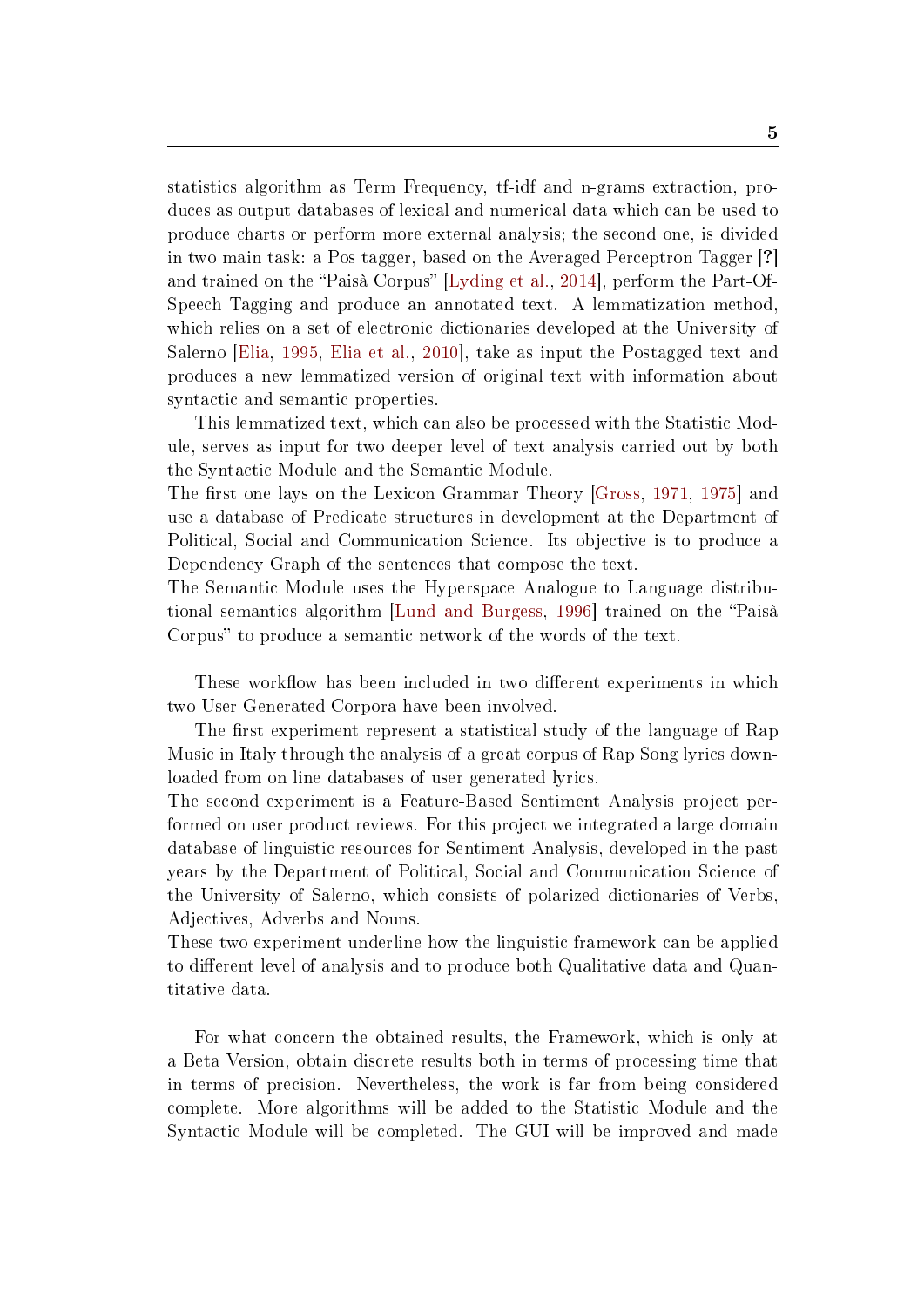more attractive and modern and, in addiction, an open-source on-line version of the modules will be published.